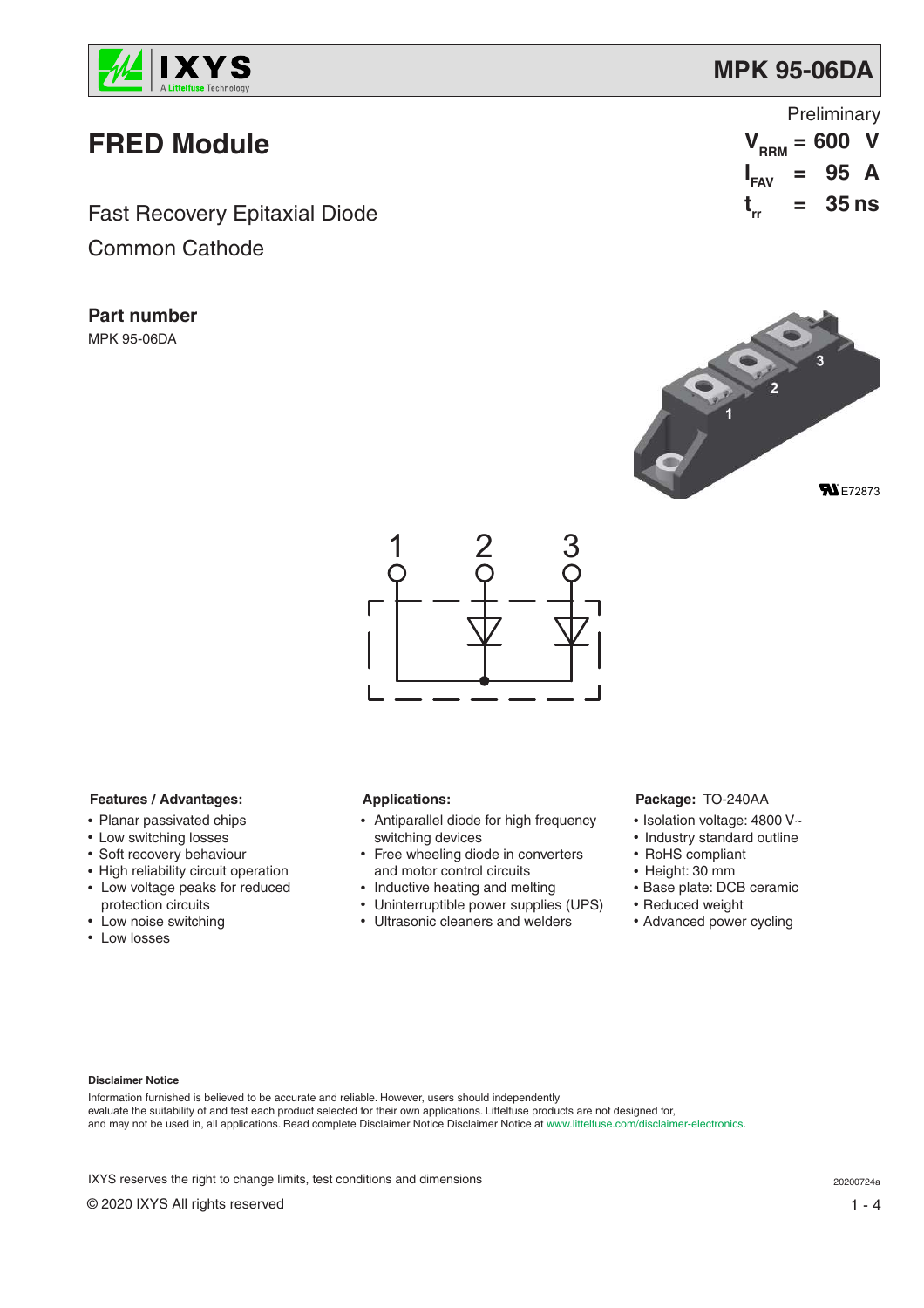

### Preliminary

| <b>Diode</b>                          |                                                                                                                                                                          |                                                                                              | <b>Ratings</b>                                                                                           |      |      |                              |                            |
|---------------------------------------|--------------------------------------------------------------------------------------------------------------------------------------------------------------------------|----------------------------------------------------------------------------------------------|----------------------------------------------------------------------------------------------------------|------|------|------------------------------|----------------------------|
| Symbol                                | <b>Definitions</b>                                                                                                                                                       | <b>Conditions</b>                                                                            |                                                                                                          | min. | typ. | max.                         |                            |
| $V_{\rm RSM}$                         |                                                                                                                                                                          | $T_{V,J} = 25^{\circ}C$<br>max. non-repetitive reverse blocking voltage                      |                                                                                                          |      |      | 600                          | V                          |
| ${\mathsf V}_{_{\mathsf{RRM}}}$       | max. repetitive reverse blocking voltage                                                                                                                                 |                                                                                              | $T_{V,J} = 25^{\circ}C$                                                                                  |      |      | 600                          | $\vee$                     |
| <b>FRMS</b>                           | <b>RMS</b> forward current                                                                                                                                               |                                                                                              |                                                                                                          |      |      | 200                          | Α                          |
| $I_{\text{FAV}}$ <sup>①</sup>         | average forward current                                                                                                                                                  | sine $180^\circ$                                                                             | $T_c = 110^{\circ}C$                                                                                     |      |      | 95                           | A                          |
| <b>I</b> <sub>FSM</sub>               | max. surge forward current                                                                                                                                               | $(50 Hz)$ , sine<br>$t = 10$ ms                                                              | $T_{V,J} = 45^{\circ}C$                                                                                  |      |      | 1200                         | Α                          |
| $P_{\underline{\text{tot}}}$          |                                                                                                                                                                          |                                                                                              | $T_c = 25^{\circ}C$                                                                                      |      |      | 215                          | W                          |
| $I_R$                                 | reverse current                                                                                                                                                          | $V_R = V_{RRM}$                                                                              | $T_{VJ} = 25^{\circ}C$<br>$T_{V,I} = 125^{\circ}C$                                                       |      |      | 1.3<br>5                     | mA<br>mA                   |
| $V_F$                                 | forward voltage                                                                                                                                                          | $I_c = 50 A$<br>$I_{F} = 100 A$                                                              | $T_{V,J} = 25^{\circ}C$<br>$T_{\text{VJ}}$ = 125°C<br>$T_{V,J} = 25^{\circ}C$<br>$T_{VJ} = 125^{\circ}C$ |      |      | 1.73<br>1.22<br>1.89<br>1.40 | $\vee$<br>$\vee$<br>V<br>V |
| $V_{T0}$<br>$r_{\tau}$                | threshold voltage<br>slope resistance                                                                                                                                    | for power-loss calculations only                                                             | $T_{VJ} = T_{VJM}$                                                                                       |      |      | 0.98<br>2.3                  | $\vee$<br>$m\Omega$        |
| $\mathbf{R}_{\rm thJC}$<br>$R_{thCH}$ | thermal resistance junction to case<br>thermal resistance junction to heatsink                                                                                           |                                                                                              |                                                                                                          |      | 0.1  | 0.575                        | K/W<br>K/W                 |
| $t_{rr}$                              | max. reverse recovery current                                                                                                                                            | $I_F = 1$ A; $V_B = 30$ V; -di/dt = 300 A/µs $T_{V,I} = 25$ °C                               |                                                                                                          |      | 35   |                              | ns                         |
| $I_{\rm RM}$                          | reverse recovery time                                                                                                                                                    | $I_{\rm E}$ = 130 A; $V_{\rm B}$ = 100 V<br>$-di/dt = 300$ A/ $\mu$ s; L $\leq$ 0.05 $\mu$ H | $T_{VJ} = 25^{\circ}C$<br>$T_{VJ} = 100^{\circ}C$                                                        |      | 5.5  | 4.0<br>6.8                   | A<br>A                     |
|                                       | $\overline{1}$ $\overline{1}$ rating includes reverse blocking leases at $\overline{1}$ $\overline{1}$ $\overline{1}$ $\overline{0}$ $\overline{1}$ duty evals $d = 0.5$ |                                                                                              |                                                                                                          |      |      |                              |                            |

 $\textcircled{1}_{FAVM}$  rating includes reverse blocking losses at  $T_{VJM}$ ,  $V_R$  = 0.8  $V_{FRM}$ , duty cycle d = 0.5

IXYS reserves the right to change limits, test conditions and dimensions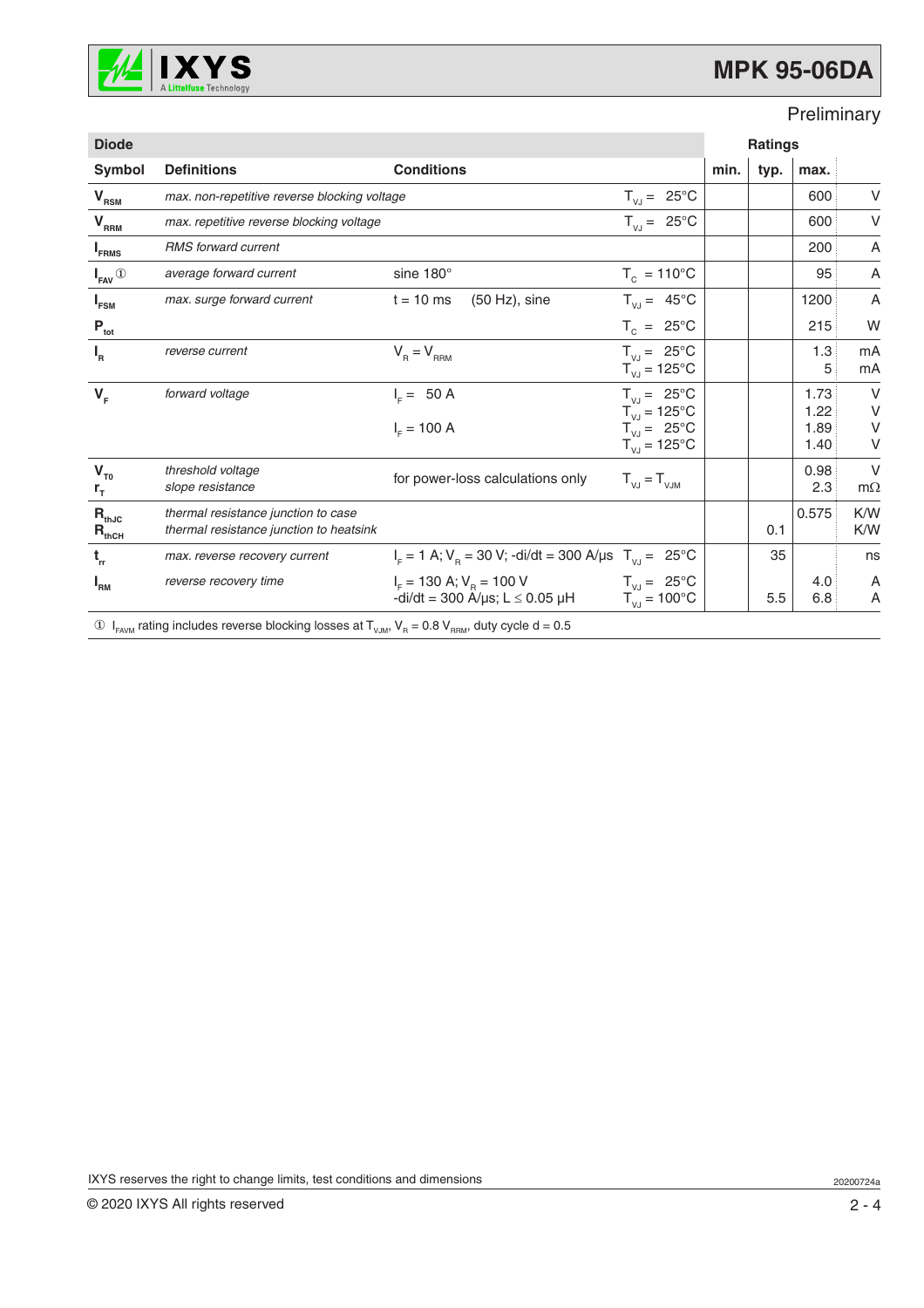

## Preliminary

| Package                         | <b>TO-240AA</b>                                                                                              |                   |                                    | <b>Ratings</b> |      |       |      |                |             |
|---------------------------------|--------------------------------------------------------------------------------------------------------------|-------------------|------------------------------------|----------------|------|-------|------|----------------|-------------|
| Symbol                          | <b>Definitions</b>                                                                                           | <b>Conditions</b> |                                    |                |      | min.  | typ. | max.           |             |
| <b>RMS</b>                      | <b>RMS</b> current                                                                                           | per terminal      |                                    |                |      |       |      | 200            | A           |
| $\mathsf{T}_{\mathsf{vJ}}$      | virtual junction temperature                                                                                 |                   |                                    |                |      | $-40$ |      | 150            | °C          |
| $\mathsf{T}_{\rm op}$           | operation temperature                                                                                        |                   |                                    |                |      | $-40$ |      | 125            | $^{\circ}C$ |
| $\mathsf{T}_{\textsf{stg}}$     | storage temperature                                                                                          |                   |                                    |                |      | $-40$ |      | 125            | $^{\circ}C$ |
| Weight                          |                                                                                                              |                   |                                    |                |      |       | 76   |                | g           |
| $M_{D}$                         | mounting torque                                                                                              |                   |                                    |                |      | 2.5   |      | $\overline{4}$ | Nm          |
| $M_{+}$                         | terminal torque                                                                                              |                   |                                    |                |      | 2.5   |      | 4              | Nm          |
| $\mathbf{d}_{\mathsf{Spp/App}}$ | terminal to terminal<br>creepage distance on surface   striking distance through air<br>terminal to backside |                   |                                    |                | 13.0 | 9.7   |      |                | mm          |
| $\mathbf{d}_{\mathsf{Spb/Apb}}$ |                                                                                                              |                   | 16.0                               | 16.0           |      |       | mm   |                |             |
| $V_{\text{ISOL}}$               | isolation voltage                                                                                            | 1 second<br>$t =$ |                                    |                | 4800 |       |      | V              |             |
|                                 |                                                                                                              | $t = 1$ minute    | 50/60 Hz, RMS; $I_{ISOL} \le 1$ mA |                | 4000 |       |      | V              |             |



IXYS reserves the right to change limits, test conditions and dimensions